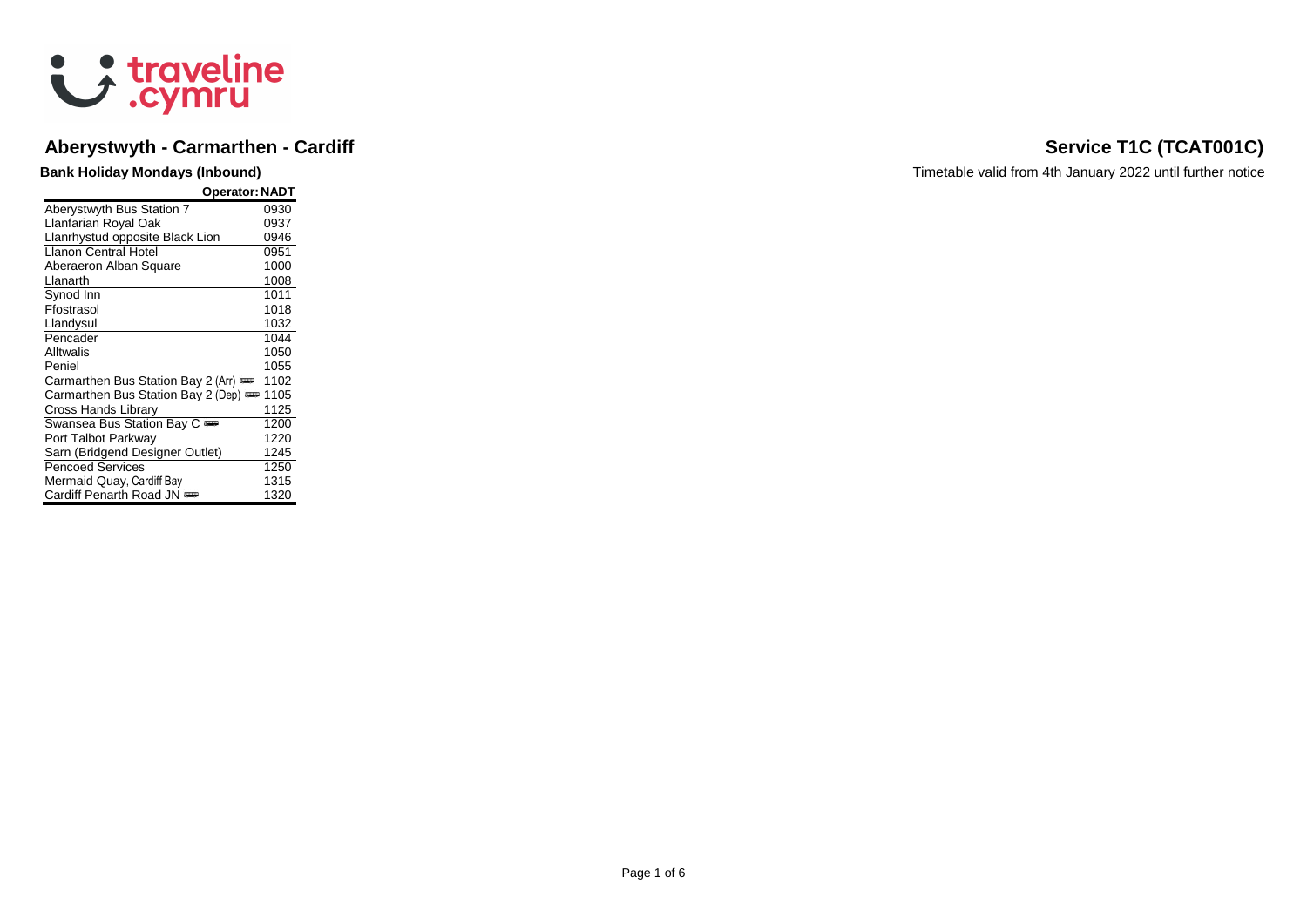

# **Cardiff - Carmarthen - Aberystwyth Service T1C (TCAT001C) Service T1C (TCAT001C)**

| <b>Operator: NADT</b>              |      |
|------------------------------------|------|
| Cardiff Penarth Road JM            | 1720 |
| Cardiff Bay (Mermaid Quay)         | 1725 |
| <b>Pencoed Services</b>            | 1750 |
| Sarn (Bridgend Designer Outlet)    | 1755 |
| Port Talbot Parkway                | 1820 |
| Swansea Bus Station Bay C          | 1840 |
| Cross Hands Library                | 1915 |
| Carmarthen Bus Station Bay 2 (Arr) | 1935 |
| Carmarthen Bus Station Bay 2 (Dep) | 1938 |
| Peniel                             | 1945 |
| Alltwalis                          | 1950 |
| Pencader                           | 1956 |
| Llandysul                          | 2008 |
| Ffostrasol                         | 2022 |
| Synod Inn                          | 2029 |
| Llanarth                           | 2032 |
| Aberaeron Alban Square             | 2040 |
| Llanon Central Hotel               | 2049 |
| Llanrhystud Black Lion             | 2054 |
| Llanfarian Royal Oak               | 2103 |
| Aberystwyth Bus Station 7          | 2110 |

**Bank Holiday Mondays (Outbound) Bank Holiday Mondays (Outbound) Timetable valid from 4th January 2022 until further notice**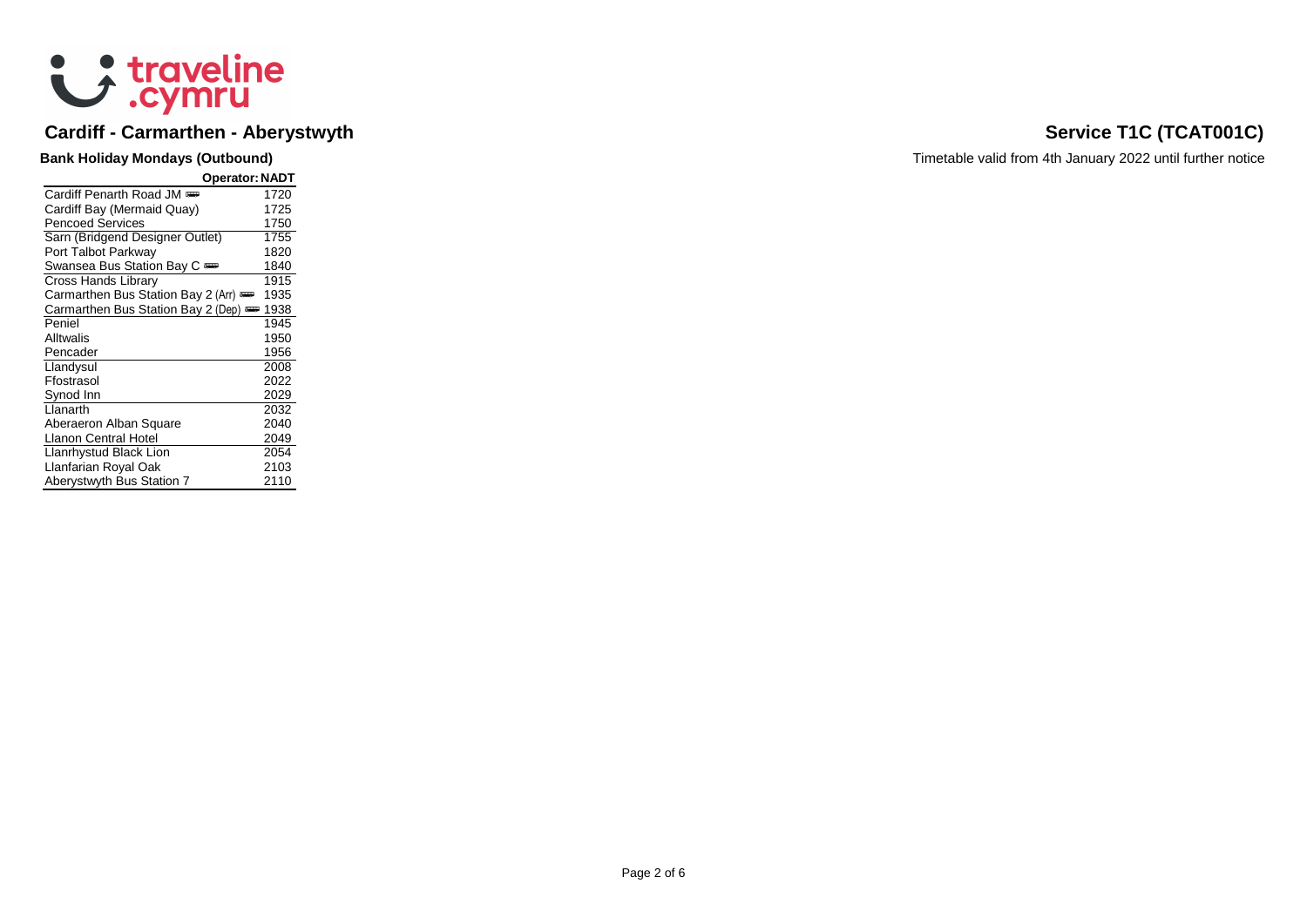# & traveline

### **Aberystwyth - Carmarthen**

| <b>Operator: NADT</b>              |      |
|------------------------------------|------|
| Aberystwyth Bus Station 7          | 0930 |
| Llanfarian Royal Oak               | 0937 |
| Llanrhystud opposite Black Lion    | 0946 |
| <b>Llanon Central Hotel</b>        | 0951 |
| Aberaeron Alban Square             | 1000 |
| Llanarth                           | 1008 |
| Synod Inn                          | 1011 |
| Ffostrasol                         | 1018 |
| Llandysul                          | 1032 |
| Carmarthen Bus Station Bay 2 (Arr) | 1102 |
| Carmarthen Bus Station Bay 2 (Dep) | 1105 |
| Cross Hands Library                | 1125 |
| M4 Junction 44 - Bowens Arms       | 1150 |
| Port Talbot Parkway                | 1203 |
| Sarn (Bridgend Designer Outlet)    | 1225 |
| <b>Pencoed Services</b>            | 1230 |
| Mermaid Quay, Cardiff Bay          | 1255 |
| Cardiff Penarth Road JN            | 1300 |

### **Cardiff - Carmarthen**

**Monday to Friday (Excluding Bank Holidays) (Outbound) Timetable valid from 4th January 2022 until further notice** 

| <b>Operator: NADT</b>              |      |
|------------------------------------|------|
| Cardiff Penarth Road JM            | 1645 |
| Cardiff Bay (Mermaid Quay)         | 1650 |
| <b>Pencoed Services</b>            | 1715 |
| Sarn (Bridgend Designer Outlet)    | 1720 |
| Port Talbot Parkway                | 1742 |
| M4 Junction 44 - Bowens Arms       | 1755 |
| Cross Hands Library                | 1818 |
| Carmarthen Bus Station Bay 2 (Arr) | 1838 |
| Carmarthen Bus Station Bay 2 (Dep) | 1855 |
| Llandysul                          | 1925 |
| Ffostrasol                         | 1939 |
| Synod Inn                          | 1946 |
| Llanarth                           | 1950 |
| Aberaeron Alban Square             | 1958 |
| <b>Llanon Central Hotel</b>        | 2008 |
| Llanrhystud Black Lion             | 2013 |
| Llanfarian Royal Oak               | 2022 |
| Aberystwyth Bus Station 7          | 2029 |

### **Service T1C (TCAT001C)**

**Monday to Friday (Excluding Bank Holidays) (Inbound)** Monday And Timetable valid from 4th January 2022 until further notice

### **Service T1C (TCAT001C)**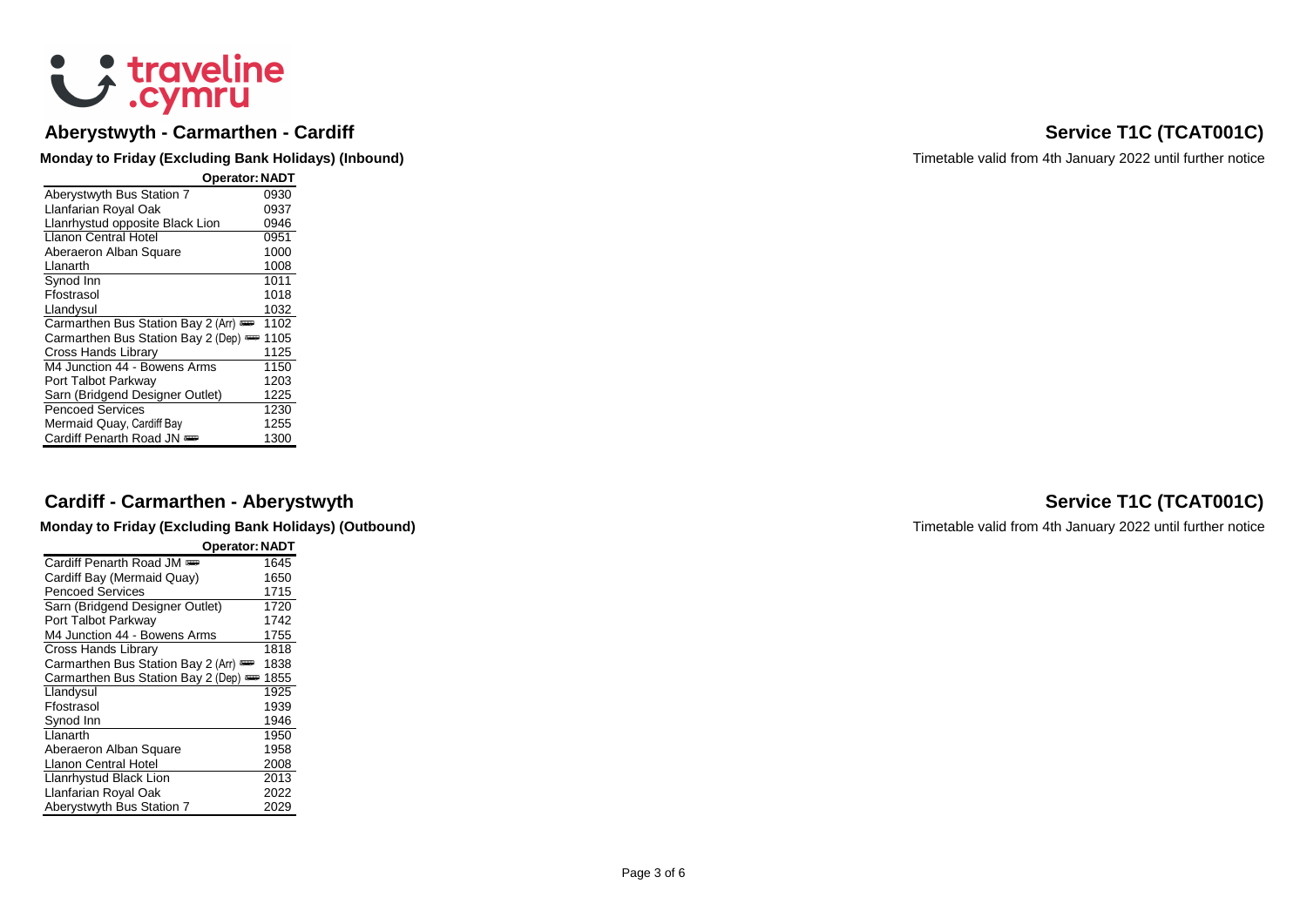

### **Aberystwyth - Carmarthen**

| <b>Operator: NADT</b>              |      |
|------------------------------------|------|
| Aberystwyth Bus Station 7          | 0930 |
| Llanfarian Royal Oak               | 0937 |
| Llanrhystud opposite Black Lion    | 0946 |
| Llanon Central Hotel               | 0951 |
| Aberaeron Alban Square             | 1000 |
| Llanarth                           | 1008 |
| Synod Inn                          | 1011 |
| Ffostrasol                         | 1018 |
| Llandysul                          | 1032 |
| Carmarthen Bus Station Bay 2 (Arr) | 1102 |
| Carmarthen Bus Station Bay 2 (Dep) | 1105 |
| Cross Hands Library                | 1125 |
| M4 Junction 44 - Bowens Arms       | 1150 |
| Port Talbot Parkway                | 1203 |
| Sarn (Bridgend Designer Outlet)    | 1225 |
| <b>Pencoed Services</b>            | 1230 |
| Mermaid Quay, Cardiff Bay          | 1255 |
| Cardiff Penarth Road JN            | 1300 |

### **Cardiff - Carmarthen**

| <b>Operator: NADT</b>              |      |
|------------------------------------|------|
| Cardiff Penarth Road JM            | 1645 |
| Cardiff Bay (Mermaid Quay)         | 1650 |
| <b>Pencoed Services</b>            | 1715 |
| Sarn (Bridgend Designer Outlet)    | 1720 |
| Port Talbot Parkway                | 1742 |
| M4 Junction 44 - Bowens Arms       | 1755 |
| Cross Hands Library                | 1818 |
| Carmarthen Bus Station Bay 2 (Arr) | 1838 |
| Carmarthen Bus Station Bay 2 (Dep) | 1855 |
| Llandysul                          | 1925 |
| Ffostrasol                         | 1939 |
| Synod Inn                          | 1946 |
| Llanarth                           | 1950 |
| Aberaeron Alban Square             | 1958 |
| Llanon Central Hotel               | 2008 |
| Llanrhystud Black Lion             | 2013 |
| Llanfarian Royal Oak               | 2022 |
| Aberystwyth Bus Station 7          | 2029 |

**Service T1C (TCAT001C)** 

**Saturday (Inbound)** Timetable valid from 4th January 2022 until further notice

### **Service T1C (TCAT001C)**

**Saturday (Outbound)** Timetable valid from 4th January 2022 until further notice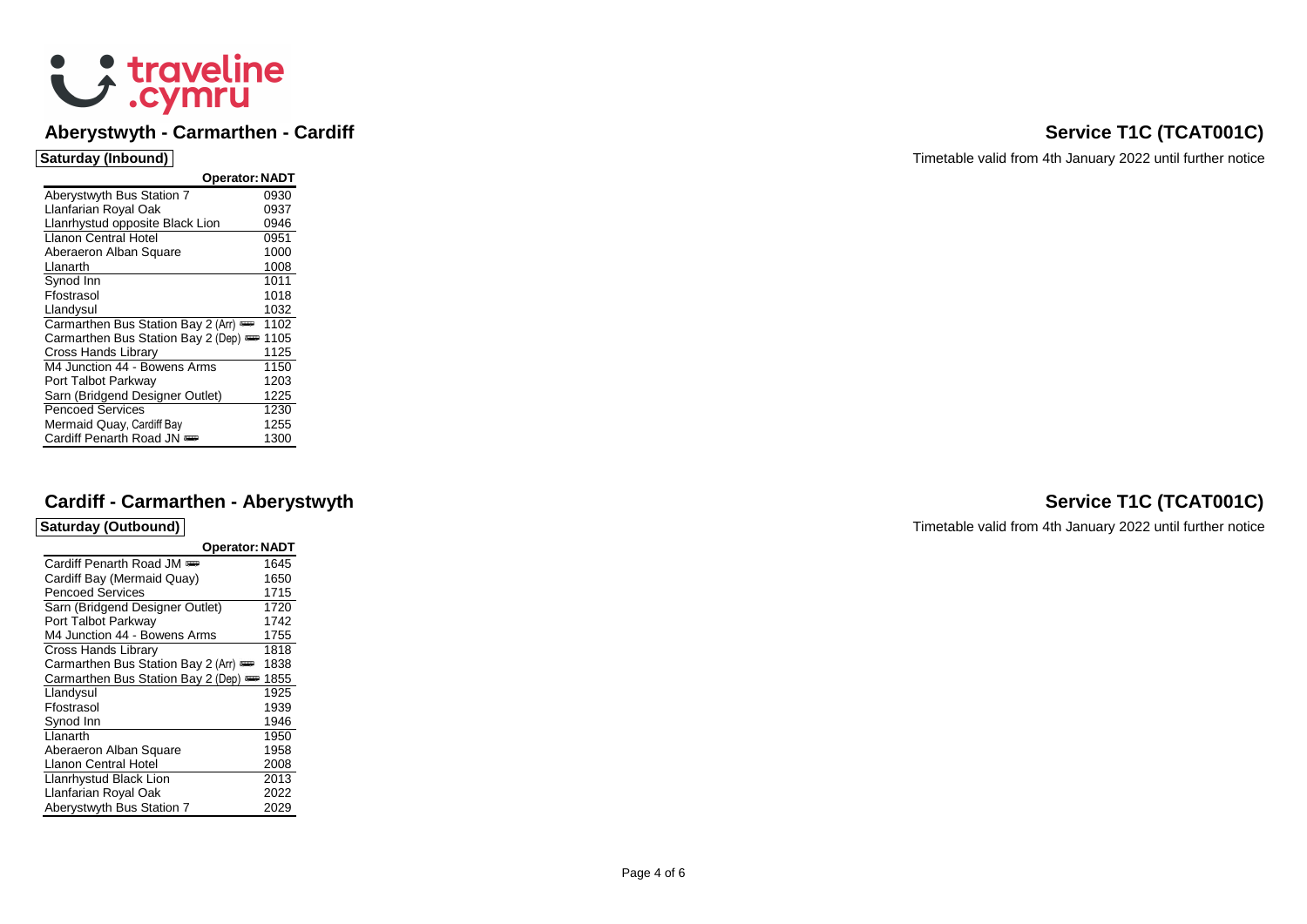

# **Aberystwyth - Carmarthen - Cardiff Service T1C (TCAT001C)**

| <b>Operator: NADT</b>              |      |
|------------------------------------|------|
| Aberystwyth Bus Station 7          | 0930 |
| Llanfarian Royal Oak               | 0937 |
| Llanrhystud opposite Black Lion    | 0946 |
| Llanon Central Hotel               | 0951 |
| Aberaeron Alban Square             | 1000 |
| Llanarth                           | 1008 |
| Synod Inn                          | 1011 |
| Ffostrasol                         | 1018 |
| Llandysul                          | 1032 |
| Pencader                           | 1044 |
| Alltwalis                          | 1050 |
| Peniel                             | 1055 |
| Carmarthen Bus Station Bay 2 (Arr) | 1102 |
| Carmarthen Bus Station Bay 2 (Dep) | 1105 |
| Cross Hands Library                | 1125 |
| Swansea Bus Station Bay C          | 1200 |
| Port Talbot Parkway                | 1220 |
| Sarn (Bridgend Designer Outlet)    | 1245 |
| <b>Pencoed Services</b>            | 1250 |
| Mermaid Quay, Cardiff Bay          | 1315 |
| Cardiff Penarth Road JN            | 1320 |

**Sunday (Inbound)** Timetable valid from 4th January 2022 until further notice